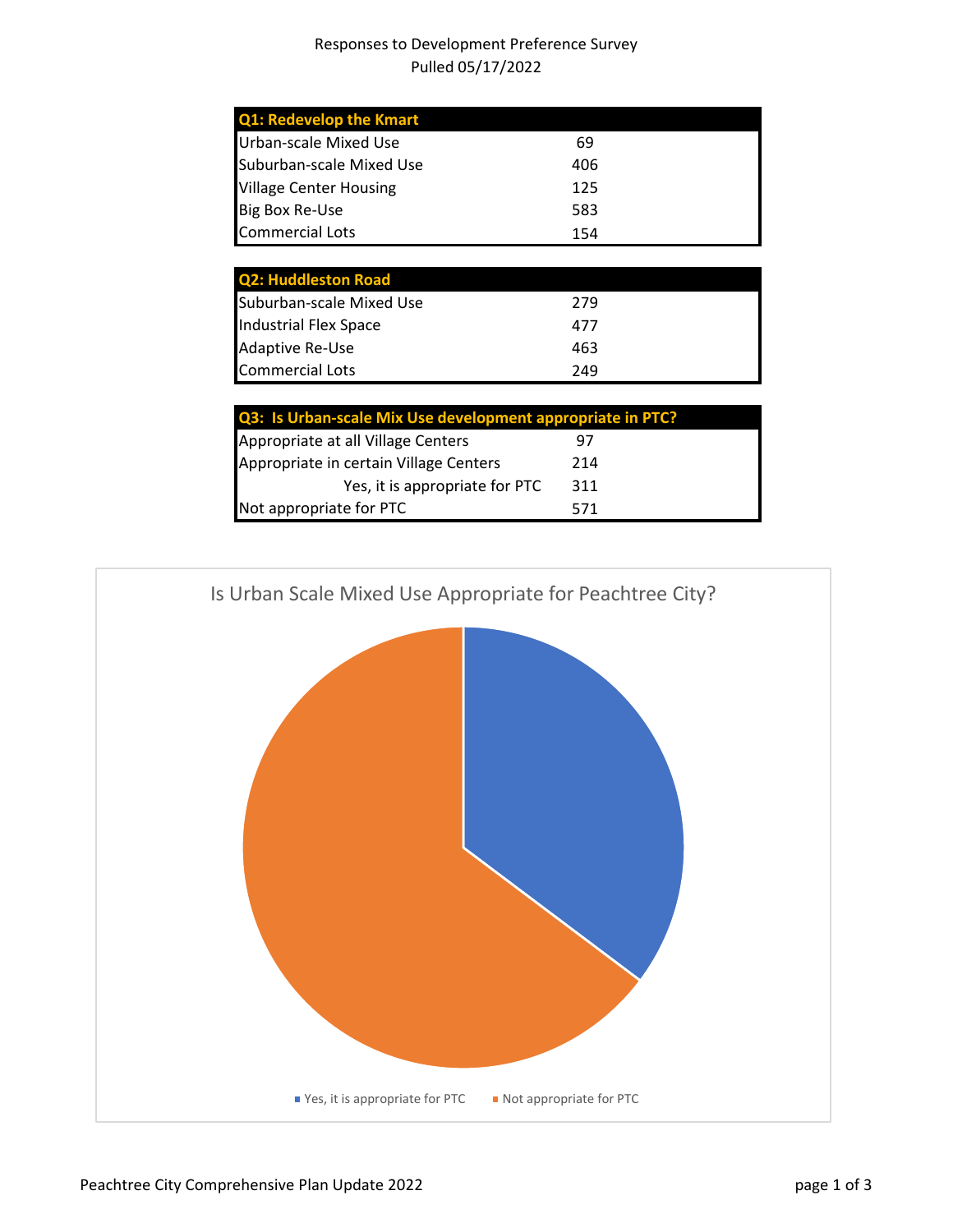## Responses to Development Preference Survey Pulled 05/17/2022

| Last response time | Q4: Where is urban-scale mixed use appropriate?          |    |  |
|--------------------|----------------------------------------------------------|----|--|
|                    | 5/10/2022 7:35 Aberdeen Village                          | 34 |  |
|                    | <b>Braelinn Village</b>                                  | 63 |  |
|                    | City Hall/ City Center/ blue roofs                       |    |  |
|                    | Glenloch Village/ Fresh Market                           | 12 |  |
|                    | Huddleston                                               | 20 |  |
|                    | <b>Kedron Village</b>                                    | 22 |  |
|                    | Lexington Village/ Peachtree East                        | 10 |  |
|                    | McIntosh Village/ Lake McIntosh                          |    |  |
|                    | Westpark & Office park                                   |    |  |
|                    | Wilksmoor Village/ big box/ Avenue                       |    |  |
|                    | <b>Wilshire Pavilion</b>                                 |    |  |
|                    |                                                          |    |  |
|                    | OF: le Cuburkan ceale Miviles doualanment annuanciate in |    |  |

| Q5: Is Suburban-scale Mix Use development appropriate in PTC? |     |     |
|---------------------------------------------------------------|-----|-----|
| Appropriate at all Village Centers                            | 194 |     |
| Appropriate in certain Village Centers                        | 339 |     |
| Yes, it is appropriate for PTC                                | 533 | 62% |
| Not appropriate for PTC                                       | 323 |     |